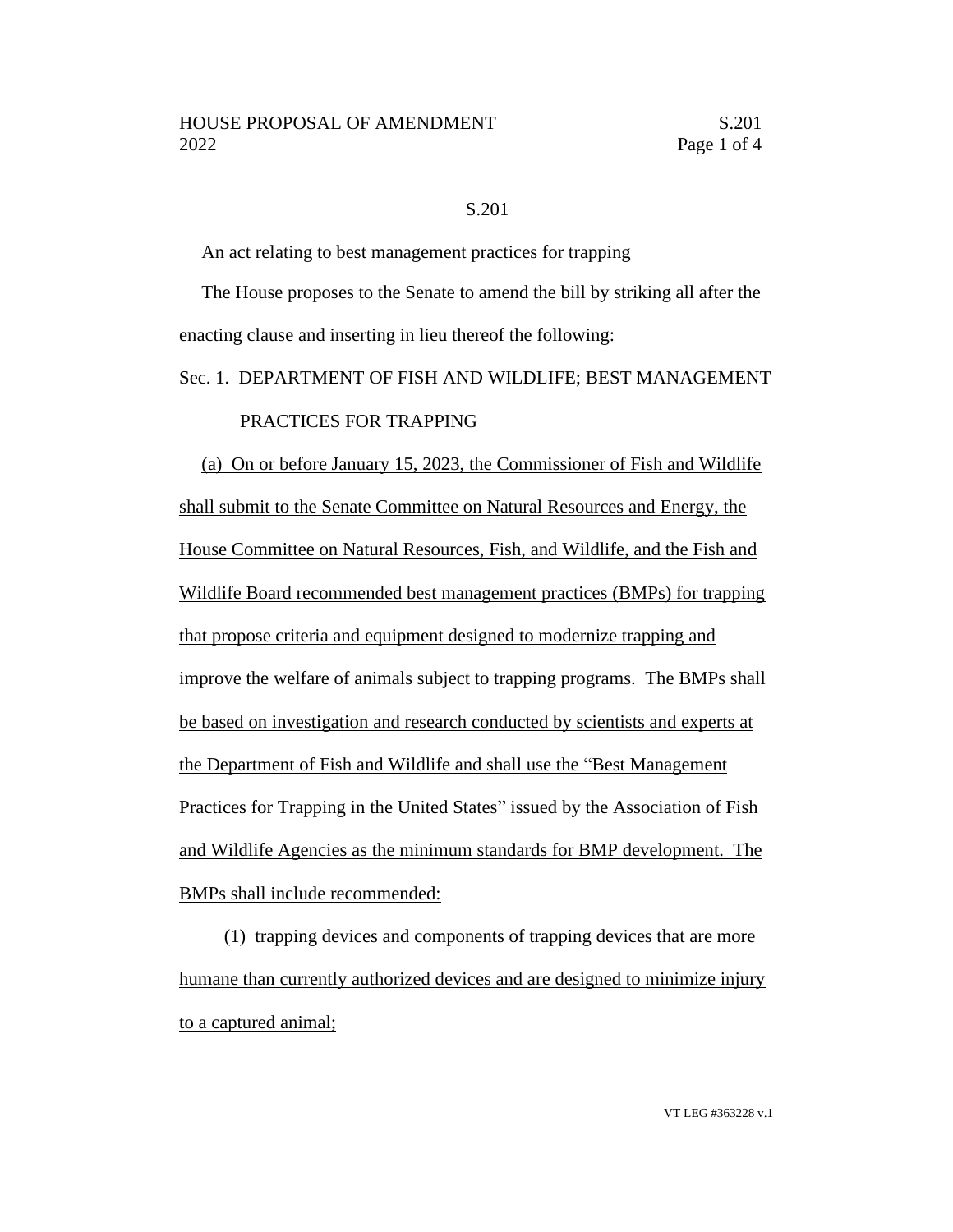(2) criteria for adjusting or maintaining trapping devices so that they operate correctly and humanely;

(3) trapping techniques, including the appropriate size and type of a trap for target animals, use of lures or other attractants, trap safety, and methods to avoid nontarget animals;

(4) requirements for the location of traps, including the placing of traps for purposes other than nuisance trapping at a safe distance, from public trails, class 4 roads, playgrounds, parks, and other public locations where persons may reasonably be expected to recreate;

(5) criteria for when and how live, captured animals should be released or dispatched; and

(6) revisions to trapper education materials and instructions that incorporate the recommendations or requirements set forth in subdivisions (1)– (5) of this subsection.

(b) The report required under subsection (a) of this section shall include a recommendation from the Commissioner of Fish and Wildlife for funding the replacement of currently authorized trapping devices with trapping devices that are compliant with the recommended BMPs. The Commissioner's recommendation shall include alternatives financed with public funding, private funding, or some combination of public and private funding.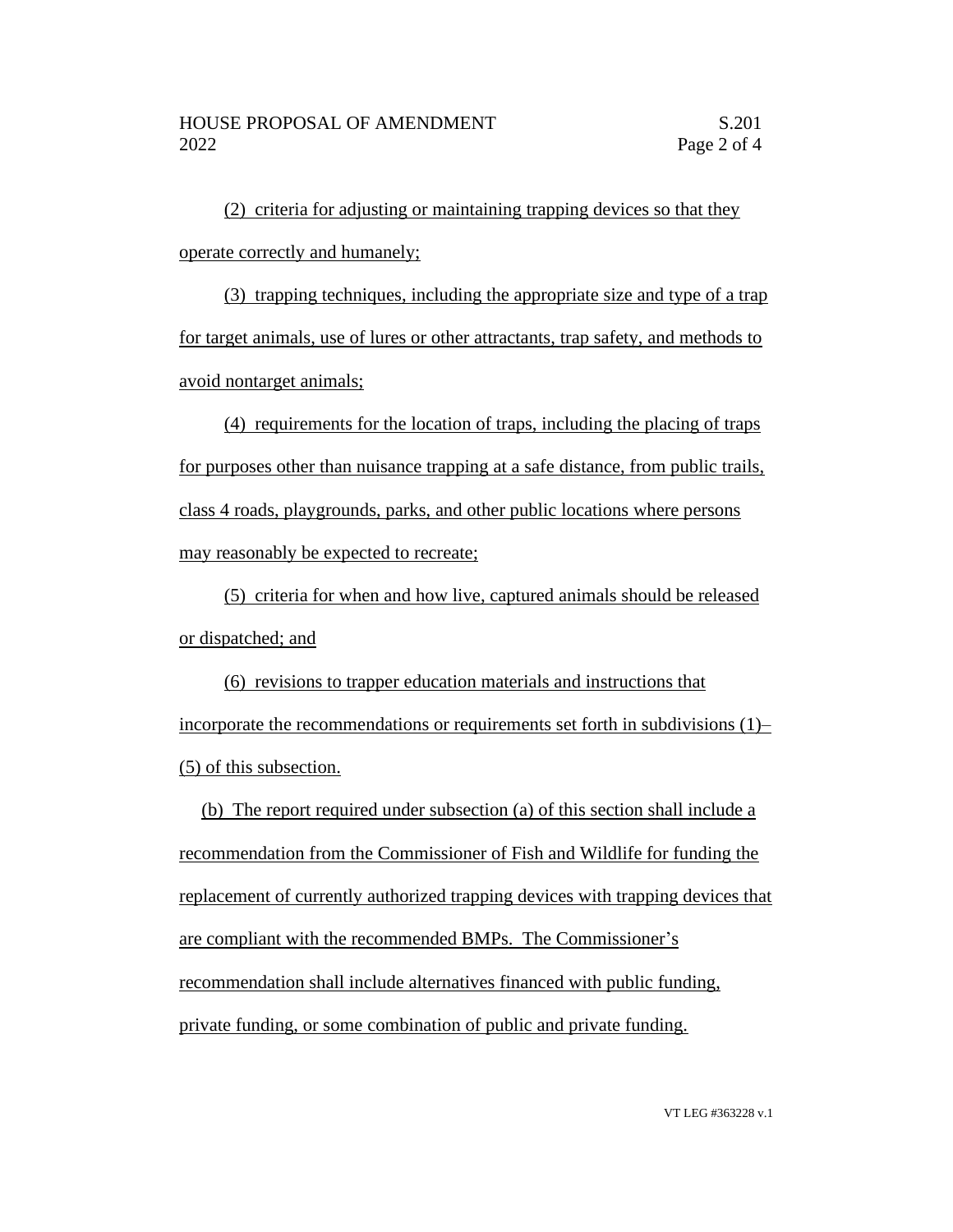(c) In developing the BMPs required under subsection (a) of this section, the Commissioner shall provide an opportunity for public review and comment and shall hold at least one public hearing regarding the proposed BMPs.

(d) As used in this section, "trapping" means to take or attempt to take furbearing animals with traps, including the dispatching of lawfully trapped furbearing animals.

Sec. 2. 10 V.S.A. § 4861 is amended to read:

#### § 4861. FUR-BEARING ANIMALS,; TAKING,; POSSESSION

(a) Fur-bearing animals shall not be taken except in accordance with the provisions of this part, and of rules of the Board. The fur or skins of furbearing animals may be possessed at any time unless otherwise provided by this part, rules of the Board, or orders of the Commissioner.

(b) On or before January 1, 2024, the Fish and Wildlife Board shall revise the rules regulating the trapping of fur-bearing animals in the State. The revised rules shall be at least as stringent as best management practices for trapping recommended by the Department of Fish and Wildlife to the General Assembly.

(c) On or before January 1, 2024 and annually thereafter, the Commissioner of Fish and Wildlife shall submit in writing to the House Committee on Natural Resources, Fish, and Wildlife and the Senate Committee on Natural Resources and Energy information regarding the species